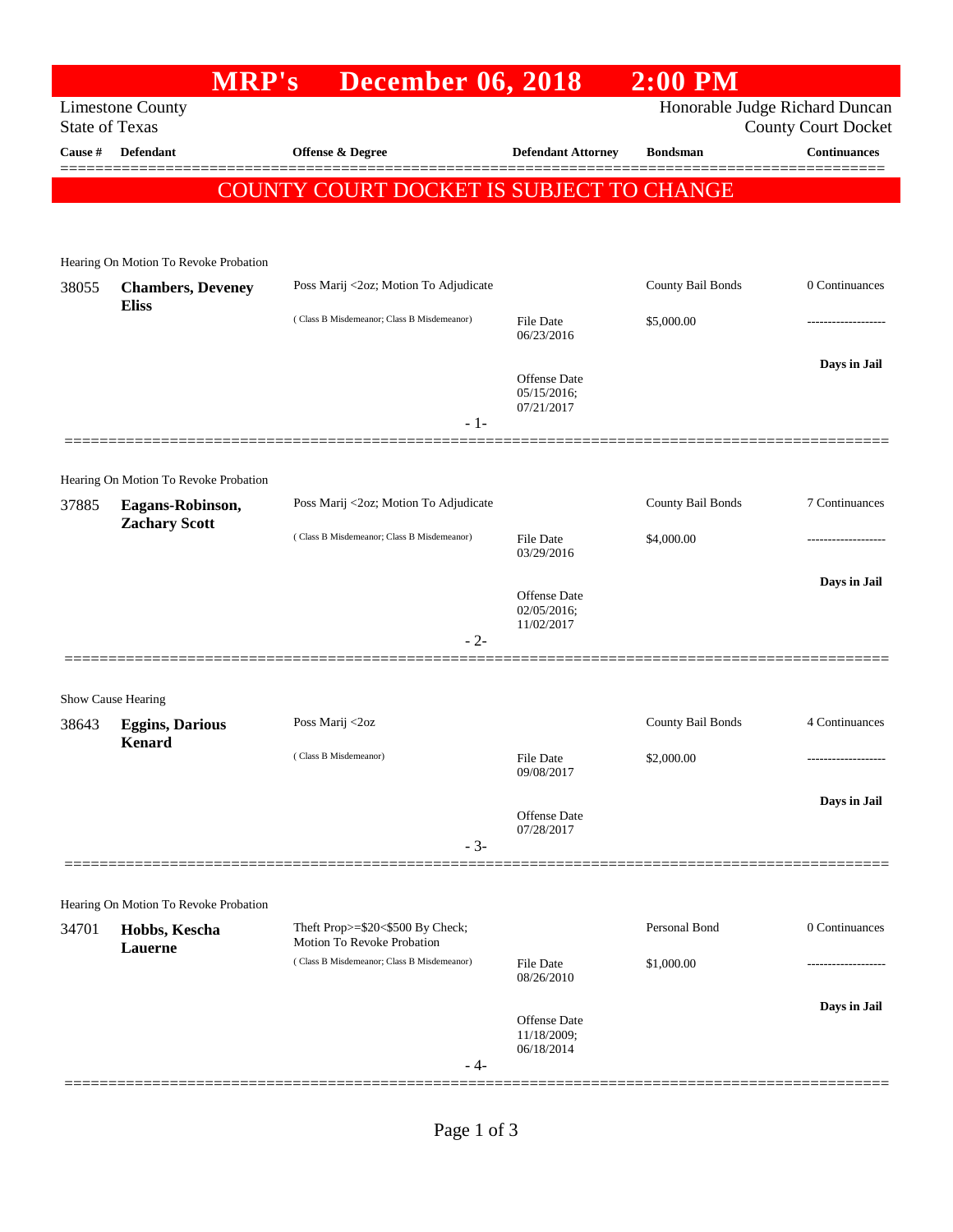|                                                  |                                           | <b>MRP's</b>                               | <b>December 06, 2018</b>                                                                                                |                                                     | $2:00$ PM         |                                                              |
|--------------------------------------------------|-------------------------------------------|--------------------------------------------|-------------------------------------------------------------------------------------------------------------------------|-----------------------------------------------------|-------------------|--------------------------------------------------------------|
| <b>Limestone County</b><br><b>State of Texas</b> |                                           |                                            |                                                                                                                         |                                                     |                   | Honorable Judge Richard Duncan<br><b>County Court Docket</b> |
| Cause #                                          | <b>Defendant</b>                          | <b>Offense &amp; Degree</b>                |                                                                                                                         | <b>Defendant Attorney</b>                           | <b>Bondsman</b>   | <b>Continuances</b>                                          |
|                                                  |                                           | COUNTY COURT DOCKET IS SUBJECT TO CHANGE   |                                                                                                                         |                                                     |                   |                                                              |
|                                                  |                                           |                                            |                                                                                                                         |                                                     |                   |                                                              |
|                                                  | Hearing On Motion To Revoke Probation     |                                            |                                                                                                                         |                                                     |                   |                                                              |
| 38415                                            | <b>Medlock, Stacy</b><br><b>Garnett</b>   | Poss Marij <2oz; Motion To Adjudicate      |                                                                                                                         |                                                     | County Bail Bonds | 0 Continuances                                               |
|                                                  |                                           |                                            | (Class B Misdemeanor; Class B Misdemeanor)                                                                              |                                                     | \$2,500.00        |                                                              |
|                                                  |                                           |                                            |                                                                                                                         |                                                     |                   | Days in Jail                                                 |
|                                                  |                                           |                                            |                                                                                                                         | <b>Offense Date</b><br>$02/12/2017$ ;<br>10/17/2018 |                   |                                                              |
|                                                  |                                           |                                            | $-5-$                                                                                                                   |                                                     |                   |                                                              |
|                                                  | Hearing On Motion To Revoke Probation     |                                            |                                                                                                                         |                                                     |                   |                                                              |
| 38070                                            | <b>Oneal, Russell Gene</b>                |                                            | Assault Causes Bodily Injury Family<br>Member; Motion To Revoke Probation<br>(Class A Misdemeanor; Class A Misdemeanor) | Reed, Benjie                                        | Reed, Benjie      | 2 Continuances                                               |
|                                                  |                                           |                                            |                                                                                                                         | <b>File Date</b><br>07/01/2016                      | \$4,000.00        |                                                              |
|                                                  |                                           |                                            |                                                                                                                         |                                                     |                   | Days in Jail                                                 |
|                                                  |                                           |                                            |                                                                                                                         | Offense Date<br>05/28/2016;<br>05/03/2018           |                   |                                                              |
|                                                  |                                           |                                            | - 6-                                                                                                                    |                                                     |                   |                                                              |
|                                                  | Hearing On Motion To Revoke Probation     |                                            |                                                                                                                         |                                                     |                   |                                                              |
| 38511                                            | <b>Shockley, Travis</b><br><b>Dewayne</b> | Poss Marij <2oz; Motion To Adjudicate      |                                                                                                                         |                                                     | A & A Bail Bonds  | 0 Continuances                                               |
|                                                  |                                           | (Class B Misdemeanor; Class B Misdemeanor) |                                                                                                                         | <b>File Date</b><br>05/24/2017                      | \$5,000.00        | ------------------                                           |
|                                                  |                                           |                                            |                                                                                                                         | Offense Date<br>05/13/2017;                         |                   | Days in Jail                                                 |
|                                                  |                                           |                                            | $-7-$                                                                                                                   | 03/08/2018                                          |                   |                                                              |
|                                                  |                                           |                                            |                                                                                                                         |                                                     |                   |                                                              |
|                                                  | Hearing On Motion To Revoke Probation     |                                            |                                                                                                                         |                                                     |                   |                                                              |
| 38784                                            | <b>Sullivan, April Renee</b>              | Motion To Adjudicate                       | Hinder Apprehension/prosecution;<br>(Class A Misdemeanor; Class A Misdemeanor)                                          | Reed, Justin                                        | Reed, Justin      | 1 Continuances                                               |
|                                                  |                                           |                                            |                                                                                                                         | File Date<br>01/11/2018                             | \$3,000.00        |                                                              |
|                                                  |                                           |                                            |                                                                                                                         |                                                     |                   | Days in Jail                                                 |
|                                                  |                                           |                                            |                                                                                                                         | Offense Date<br>08/25/2017;<br>09/19/2018           |                   |                                                              |
|                                                  |                                           |                                            | $-8-$                                                                                                                   |                                                     |                   |                                                              |